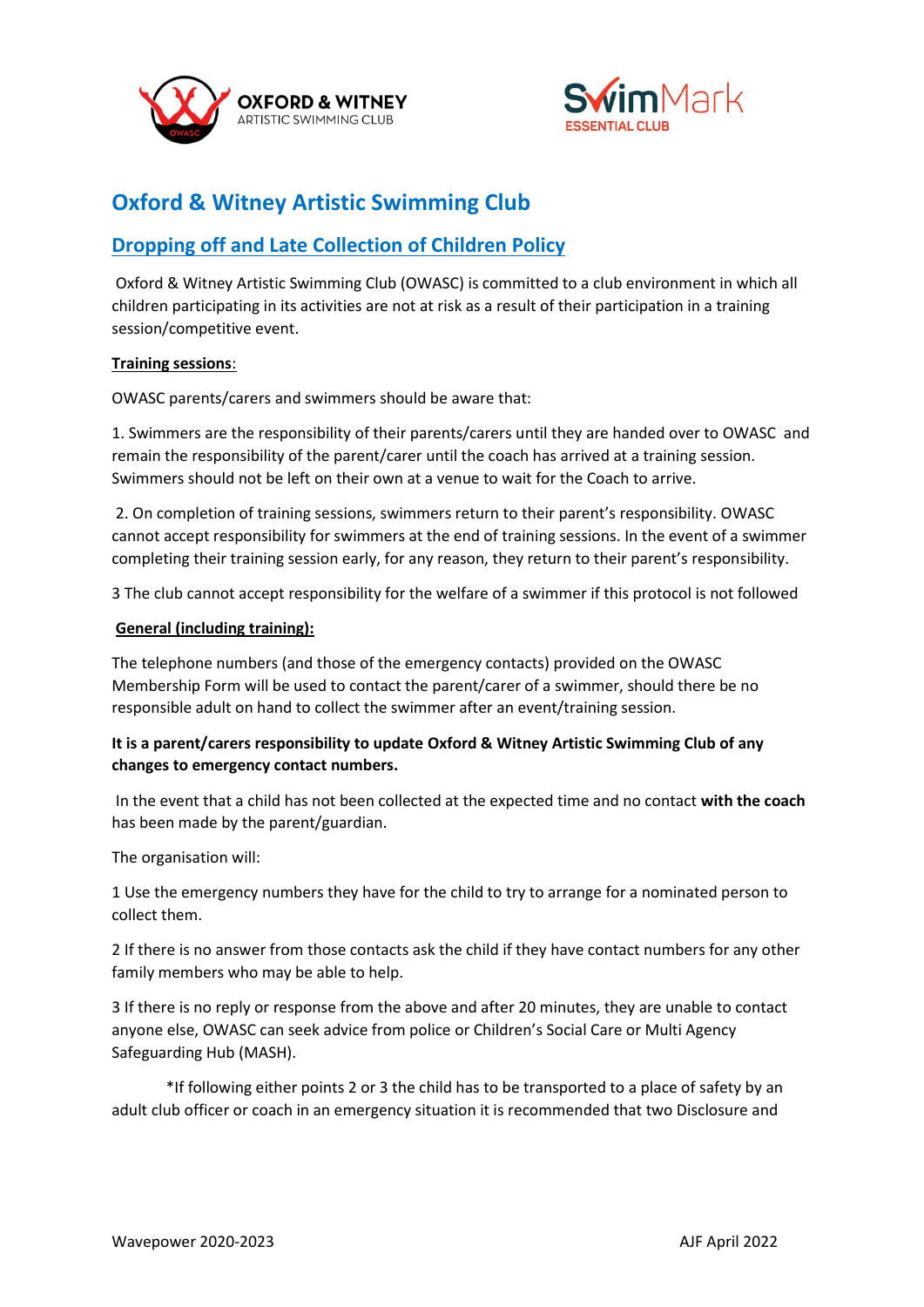



Barring Service (DBS) checked adults from the club transport the child. In all cases the child should be seated in the back seat.

4. If the parent/carer of a swimmer is delayed, the parent/carer will be asked to give the appropriate club officer clear guidance on how OWASC will be required to proceed i.e. the parent must give consent if they wish another parent to transport their child home.

5. If the nominated adult is not available to collect the swimmer, and the parent has still not contacted OWASC officers/volunteers involved after a reasonable period of time, the club officers/volunteers involved will consult the police or Children's Social Care for advice on the action to take.

6. Until a child is collected, to maintain the wellbeing of all concerned, two appropriate officers (ideally who hold a DBS check) or parents/guardians must remain with the child.

They will avoid:

- Taking the child home or to another location.
- Asking the child to wait in a vehicle.
- Waiting with the child at the organisation on your own.
- Sending the child home with another person without permission.

7. OWASC officers/volunteers will only allow a young person over age 16 to leave their care where parents/guardians have agreed with the club previously that their child can make their own way to and from training. It is recognised that some young people will take themselves home so the club officer will assess situations as they arise and respond in an appropriate manner.

8. Parents/carers who persistently fail to collect a swimmer on time or have not arrived after a reasonable period of time and have given no prior notice or informed the club they are delayed, may be failing in their care of their child.

9. If a parent/carer arrives to collect a swimmer and the club officers/volunteers are concerned at their ability to take appropriate care of the child (e.g. they are considered to be under the influence of alcohol or drugs to the level where they are unfit to drive, and/or take care of their child) the club will gain advice from the police or Children's Social Care.

10. For swimmers on trial sessions the Club also holds emergency contact numbers, but it is expected that parents/carers will remain with their children in the Centre whilst the session takes place.

#### **Persistent failure to collect a young person on time**

If a parent/carer fails to collect their child or young person on several occasions, with no contact from them or reasonable explanation for the delay, the Welfare Officer and another officer should arrange to meet with the parent/ guardian and discuss the matter. It may be that the parent/guardian can be assisted in arriving promptly. For example, making arrangements with another parent/guardian.

If over the next few weeks there is no change, the Welfare Officer should either contact the Swim England Child Safeguarding Team, Children's Social Care or MASH Team for further advice